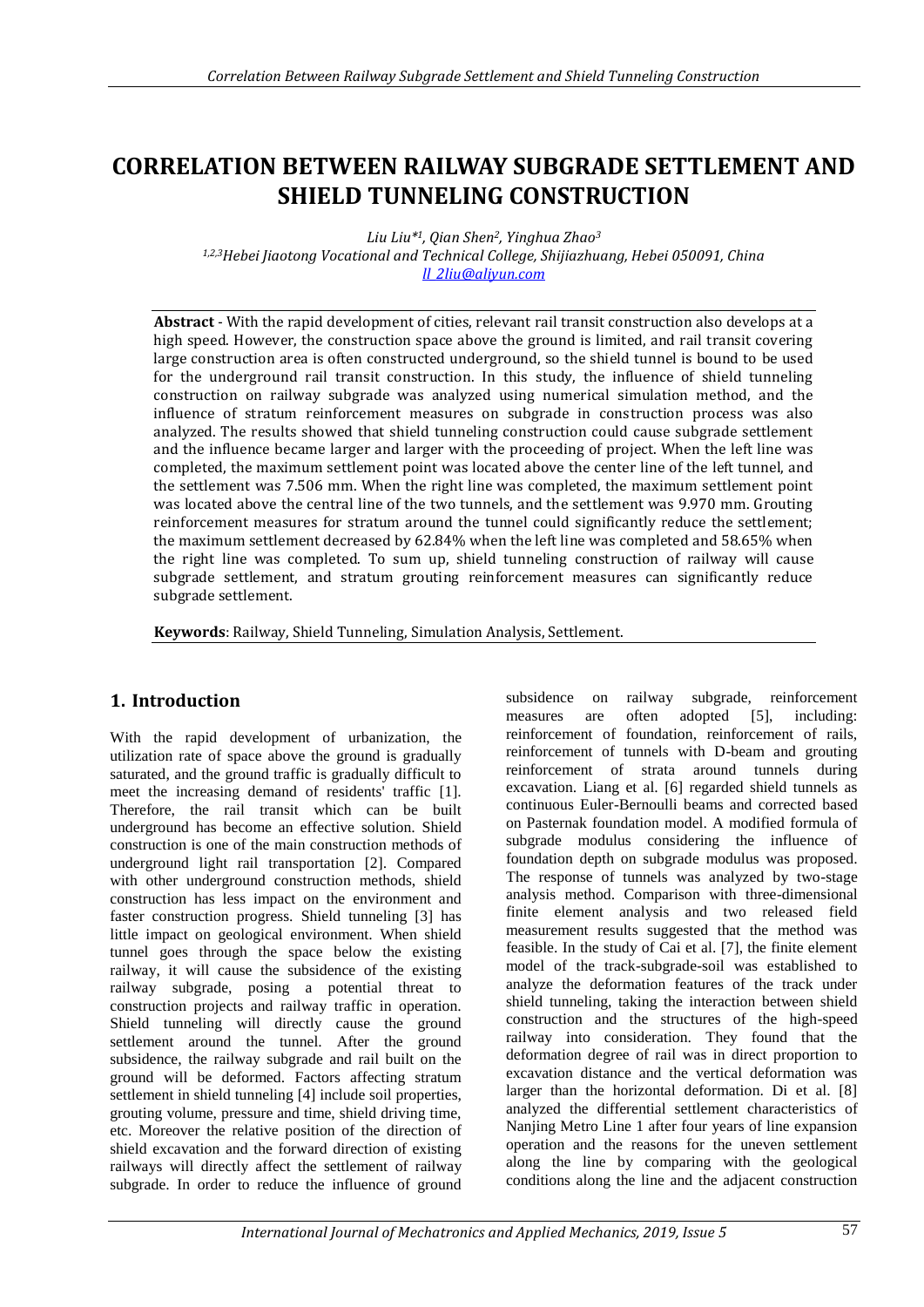activities and found that the uneven distribution of soft soil under the subway tunnel and the adjacent construction activities were the main reasons for the differential settlement. In this study, the influence of shield tunneling on railway subgrade in phase 1 project of X line in XX city was simulated by MIDAS/GTS software, and the influence of shield tunneling on railway subgrade before and after grouting reinforcement was analyzed and compared.

### **2. Railway Subgrade Settlement**

Shield tunneling will inevitably affect the surrounding strata, which will lead to subsidence of strata, directly lead to different degrees of deformation of railway subgrade and track above strata, and have a negative impact on railway traffic operation. The top surface difference between the two rails in the railway track cannot exceed 6 mm. If the horizontal deviation between the two rails exceeds 6 mm when the length of the rail is lower than 18 m, the train derailment accident is very likely to happen. When the length of rail is lower than 10 m, the deviation between the front and back side of the track cannot exceed 6 mm. The location relationship between shield tunnels and existing railways is usually orthogonal, and the ground surface near the orthogonal location will have obvious settlement. Therefore, the settlement of subgrade caused by ground settlement should be taken into account in the design of shield tunnels.



*Figure 1: The schematic drawing of railway subgrade settlement*

The subgrade model of railway settlement is shown in Figure 1. The bold horizontal axis with arrows represents the road surface where the railway locates, and the circle below represents the shield tunnel. The impact of ground surface settlement is usually calculated using Peck formula [9]:

$$
S = S_{\text{max}} e^{-\frac{x^2}{2i^2}}
$$
 (1)

where  $\bar{x}$  stands for the distance with the center line of the construction tunnel, *S* stands for the settlement amount of ground surface which is  $\bar{x}$  away from the center line,  $S_{\text{max}}$  stands for the maximum settlement amount of ground surface, and  $i$  stands for the width coefficient of subsider. The expression of  $i$  [10] is:

$$
i = (H + R)/\sqrt{2\pi} \tan(45 - \frac{\varphi}{2})
$$
\n<sup>(2)</sup>

where  $H$  stands for the thickness of soil layer on the road where the existing railway, *R* stands for the external radius of tunnel, and  $\varphi$  stands for internal friction angle.

*W* in Figure 1 stands for the width of the subsider. The relationship between the width of the subsider and width coefficient was calculated using Mohr-Coulomb yield criterion [11], 5 *W* , then the relationship *i*

between the maximum settlement amount and settlement volume [12] is:

$$
V = \sqrt{2\pi} S_{\text{max}} i \tag{3}
$$

where  $V$  stands for the volume of subsider, which can be approximately considered as ground loss.

#### **3. Instance Analysis**

#### **Project profile**

Phase 1 project of Metro Line X in XX city is 31.145 km long, including 22 stations, all of which are underground. There are 198 locations with risk level higher than four in the whole route, including 45 houses above tunnels, 7 railways above tunnels and 16 bridges above tunnels.

| The exiting railway subgrade |                                                                           |
|------------------------------|---------------------------------------------------------------------------|
|                              | Artificial layer, miscellaneous fill                                      |
|                              | Neogene alluvium and silty clay                                           |
|                              | Neogene alluvium and silt                                                 |
|                              | Marine deposited layer of the<br>middle Holocene, silty clay              |
|                              | Swampy deposited layer of<br>the lower Holocene, silty clay               |
|                              | Continental alluvium of<br>the lower Holocene, silty clay                 |
|                              | Continental alluvium of the<br>5th group of upper Pleistocene, silty clay |

*Figure 2: Engineering geologic profile*

As shown in Figure 2, the geology of the metro construction site is divided into continental alluvium of the 5th group of upper Pleistocene, continental alluvium of the lower Holocene, swampy deposited layer of the lower Holocene, marine deposited layer of the middle Holocene, Neogene alluvium and artificial fill stratum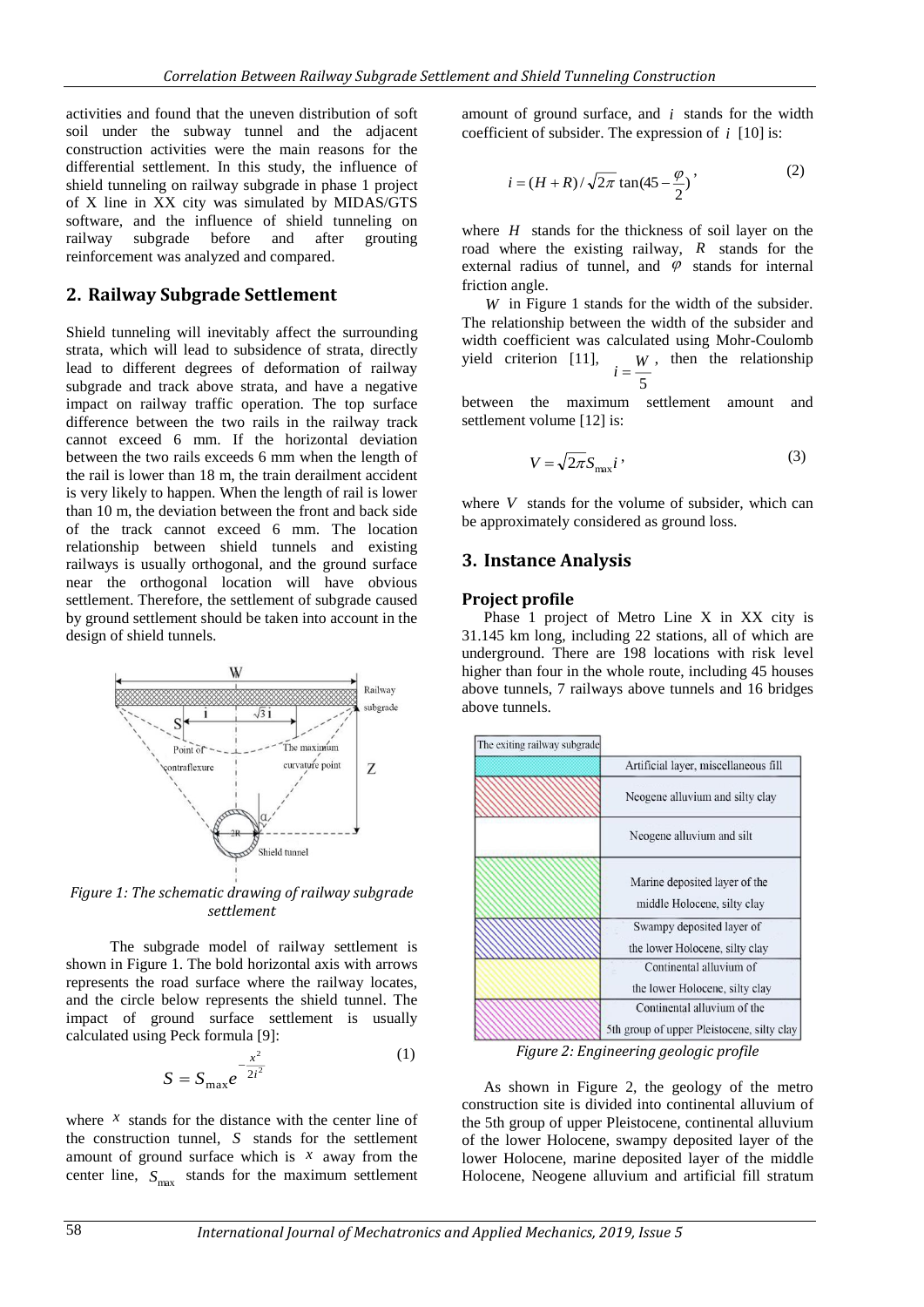by the age of formation. Strata except the artificial fill layer which was miscellaneous fill layer and the substratum of the Neogene alluvium which was silt layer are all silty clay layer. The tunnels of the metro project were located in the marine deposited layer of the lower Holocene [13].



#### *Figure 3: The plan view of the relative position of the existing railway and tunnels*

As shown in Figure 3, the railway with shield tunnels was a passenger railway. The shortest distance between the top of the tunnel and the railway subgrade was 19.458 m. The railway and the tunnel was in an angle of 90 °. The distance between the two tunnels is 15.000 M. The excavation method was earth pressure balance shield tunneling. The right line of the forward direction was excavated first, and then the other side was excavated.

#### **Mode establishment**

#### *Numerical model*

The model of stratum, railway subgrade, rail, segment and grouting layer were constructed using MIDAS/GTS software [14]. The material property of the stratum model was set as elastic-plastic material and the other models were set as elastic material. The model was set as 100 m long, 90 m wide and 60 m high. The rail specification was 55 kg/m, and the track gauge was 1.435 m. Vertical constrained displacement was set at the bottom of the model.

#### *Parameter selection*

The strata and structural parameters which were needed in the simulation of railway subgrade settlement are shown in Table 1.

|  |  |  |  | Table 1 Strata and structural parameters |  |
|--|--|--|--|------------------------------------------|--|
|  |  |  |  |                                          |  |

| Item               | Unit weight<br>$^{\prime}$ (kg/m <sup>3</sup> ) | Elasticity<br>modulus /MPa | Poisson's<br>ratio | Internal friction<br>angle/ $\circ$ | Cohesive<br>force/kPa |
|--------------------|-------------------------------------------------|----------------------------|--------------------|-------------------------------------|-----------------------|
| Miscellaneous fill | 18.5                                            | 12                         | 0.5                | .5                                  | 14                    |
| Silty clay         | 19.4                                            | 34                         | 0.36               | 15                                  | 11                    |
| Silt               | 19.1                                            | 55                         | 0.28               | 31                                  | $\theta$              |
| Railway subgrade   | 2500                                            | 67                         | 0.3                |                                     |                       |
| Rail               | 7810                                            | 2150                       | 0.3                |                                     |                       |
| Segment            | 23                                              | 28735                      | 0.3                |                                     |                       |
| Grouting layer     | 22                                              | 0.3                        | 0.3                |                                     |                       |
| (liquid)           |                                                 |                            |                    |                                     |                       |
| Grouting layer     | 22                                              | 410                        | 0.3                |                                     |                       |
| (solid)            |                                                 |                            |                    |                                     |                       |

#### *Construction simulation*

The tunnel excavation method of the whole excavation project was earth pressure balance. There were three processes. The concrete simulation steps in MIDAS/GTS software after proper simplification were as follows. A soil mass whose step length was equal to two segments was excavated. The shield shell was activated, and an ejection force of 210 kPa on the tunnel face was simulated. Then the activated shield shell was passivated, the segment was activated, and an ejection force of 3600 kPa in front of the segment was simulated. The shield shell outside the segment was activated, the shield shell property was replaced with the grouting property, and an uniform load of 320 kPa was simulated in the space of the segment and excavation area.

Double-line distributed construction mode was used [15]. The left line was excavated firstly, and then the right line was excavated. The tunnel was 16 m below the ground. When the reinforcement measure was simulated, the soil layer within 2 m of the upper cross

section of the tunnel was given soil reinforcement property.

#### *Calculation results*

As shown in Figure 4, L represents the excavation face of the left tunnel, R represents the excavation face of the right tunnel, and 0 represents the center of the two tunnels. Abscissa X of the center line of the left tunnel was -7.5 m, and abscissa X of the center line of the right tunnel was 7.5 m. Shield tunneling was bound to affect the surrounding soil layer, which might lead to different degrees of settlement of the railway subgrade above. The distribution characteristics of the settlement curve in Figure 4 were the same as Gauss curve, and the settlement degree of the subgrade above the tunnel was more obvious than other soil layers. When the tunneling of the left line was completed, the maximum settlement point of the subgrade was right above the center line of the left tunnel, and the maximum settlement was 7.506 mm. After the shield construction of the right tunnel, the maximum settlement value of the subgrade continued to increase, and the maximum settlement point gradually shifted to the right tunnel.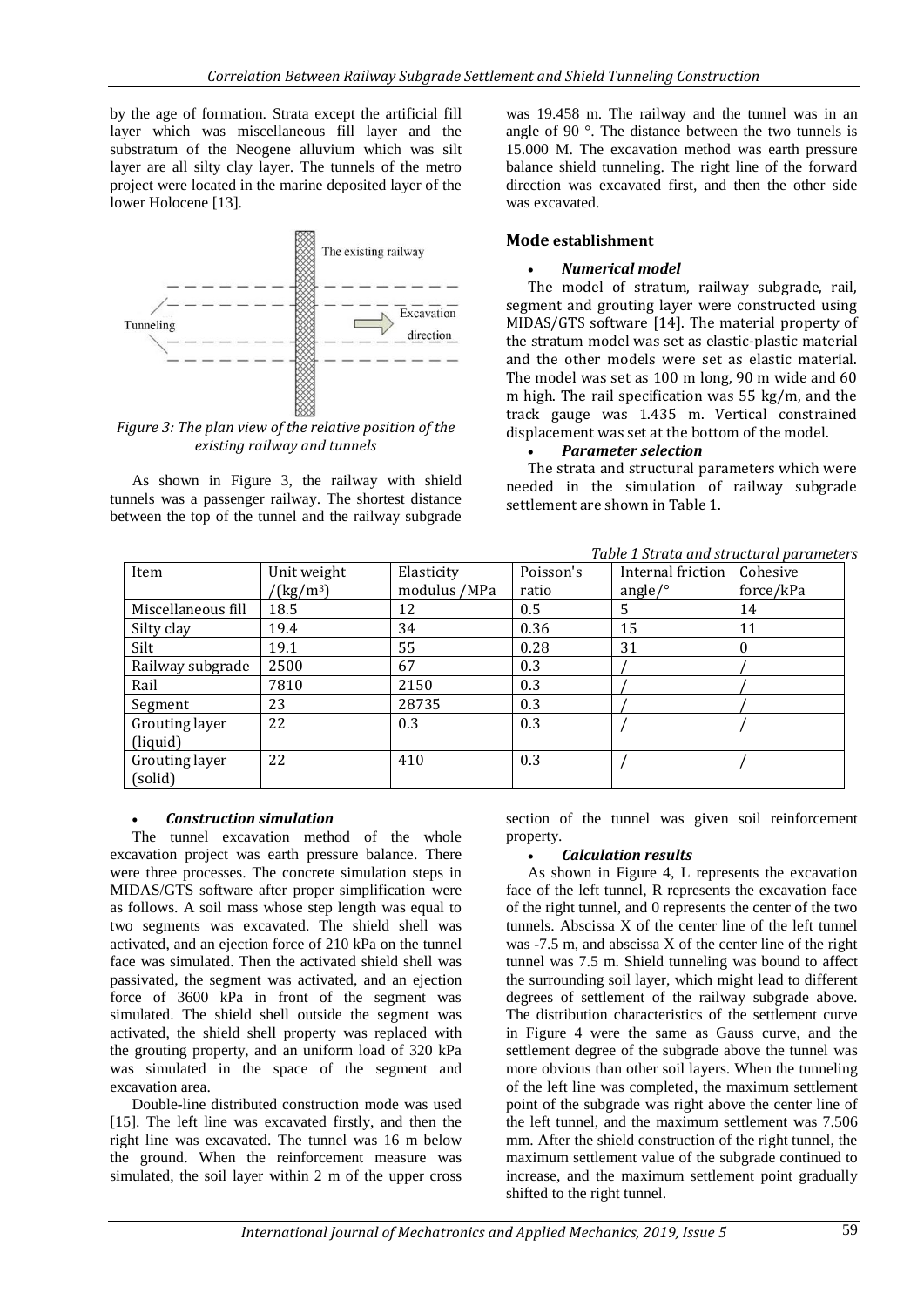When the excavation surface of the right tunnel passed through the existing railway for 2 meters, the change of the maximum settlement point of the subgrade was relatively sudden, and finally the maximum settlement point of the subgrade was stable at the center of the two tunnels; at that time the tunneling of the right tunnel was completed, and the maximum settlement was 9.970 mm.



*Figure 4: The settlement of the railway subgrade in the process of railway tunneling*

As shown in Figure 5, whether the stratum was reinforced or not, the settlement curves of the railway subgrade were almost the same when the tunneling of the left and right tunnels completed: when the tunneling of the left tunnel was completed, the maximum settlement point of the railway subgrade was right above the left tunnel; when the tunneling of the right tunnel was completed, the maximum settlement point of the subgrade shifted to the right and was right above the center of the two tunnels. The difference of the subgrade settlement distribution curve between the reinforced and unreinforced subgrade was that the settlement amplitude of the railway subgrade was greatly reduced after stratum reinforcement.



*Figure 5: The curve of settlement of the reinforced and reinforced subgrade in the tunneling of the left and right tunneling*

As shown in Table 2, when the tunneling of the left line was completed, the maximum settlement value of railway subgrade in the unreinforced stratum was 7.506 mm and the maximum settlement area located in the site where was above the center of the left runnel and near the railway subgrade; the maximum settlement value of the subgrade in the reinforced stratum was 2.789 mm, and the maximum settlement area was located above the center line of the left tunnel and near the excavation surface of the tunnel.

When the tunneling of the right line was completed, the maximum settlement value of the railway subgrade in the unreinforced stratum was 9.970 mm, and the maximum settlement area was above the center line of the two tunnels and near the railway subgrade; the maximum settlement value of the railway subgrade in the reinforced stratum was 4.123 mm, and the maximum settlement area was located above the center line of the two tunnels near the excavation face of the tunnel.

| Engineering condition              | maximum<br>The      | The position of the maximum settlement point of the      |
|------------------------------------|---------------------|----------------------------------------------------------|
|                                    | settlement value/mm | stratum                                                  |
| The left line was tunneled and the | 7.506               | Horizontally, locating at the center line of the left    |
| stratum was not reinforced         |                     | tunnel; vertically, locating near the railway subgrade   |
| The left line was tunneled and the | 2.789               | Horizontally, locating at the center line of the left    |
| stratum was reinforced             |                     | tunnel; vertically, locating near the excavation face of |
|                                    |                     | the tunnel                                               |
| The right line was tunneled and    | 9.970               | Horizontally, locating at the center line of the two     |
| the stratum was not reinforced     |                     | tunnels; vertically, locating near the railway subgrade  |
| The right line was tunneled and    | 4.123               | Horizontally, locating at the center line of the two     |
| the stratum was reinforced         |                     | tunnels; vertically, locating near the excavation face   |
|                                    |                     | of the tunnel                                            |

*Table 2 The statistics of the railway subgrade and stratum displacement*

It was found from the data in Table 2 and curves in Figure 5 that the railway subgrade settlement caused by shield tunneling was reduced after the reinforcement of strata, which was because that the sedimental stratum lowered from the site near the railway subgrade to the site near the excavation face. Therefore grouting reinforcement on stratum can effectively reduce subgrade and stratum displacement, ensuring the safe operation of railway.

# **4. Conclusion**

In this study, the influence of shield tunneling on railway subgrade in phase 1 project of Line X in XX city was simulated by MIDAS/GTS software, and the influence of shield tunneling on railway subgrade before and after grouting reinforcement was analyzed and compared.